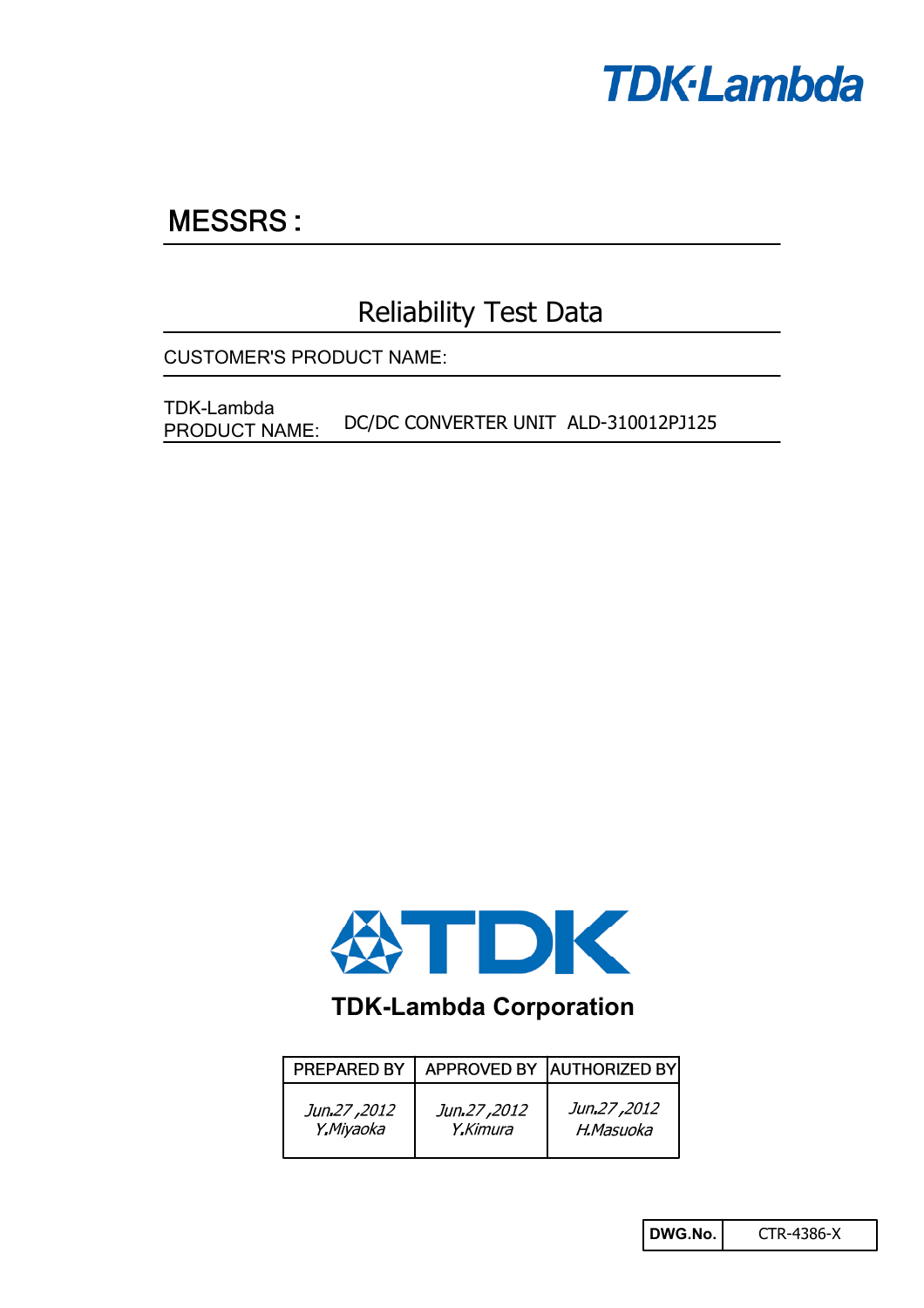| [1] Test Sample<br>ALD-310012PJ125 3pcs. for each                                                                                                    |                                                                                                                      |  |  |  |  |
|------------------------------------------------------------------------------------------------------------------------------------------------------|----------------------------------------------------------------------------------------------------------------------|--|--|--|--|
| [2] Test Condition<br>Input Voltage<br>Dimming Conditions Vbr : 2.5<br>Load                                                                          | Vin : 12.0 [V]<br>Max. Brightness<br>[V]<br>Rbr : 10<br>[ $k\Omega$ ] Max. Brightness<br>380<br>$\Omega$<br>RL<br>÷. |  |  |  |  |
| [3] Result<br>The test result is shown on the next page. There was no problem.<br>The measurement condition and Instrument depends on the following. |                                                                                                                      |  |  |  |  |
| <b>Measurement Condition</b><br>Input Voltage<br>Dimming Conditions                                                                                  | Vin : 12.0 [V]<br>$Vbr$ : 2.5 $[V]$<br>Max. Brightness<br>[ $k\Omega$ ] Max. Brightness<br>Rbr :<br>10               |  |  |  |  |
| Load<br>Ambient temp                                                                                                                                 | 380<br>RL<br>$\Omega$<br>÷<br>25<br>[°C]<br>Ta<br>÷                                                                  |  |  |  |  |

Measuring Instrument

| Power supply      | : PAR160A (KIKUSUI) or equivalent                        |
|-------------------|----------------------------------------------------------|
|                   | Inpur DC current meter : R6840 (ADVANTEST) or equivalent |
|                   | Output DC current meter: 187 (FLUKE) or equivalent       |
| Frequency counter | : 187 (FLUKE) or equivalent                              |
|                   |                                                          |

## [4] Test Item

| Item                                                | Condition                                                                                                                                                     | Judgement Standard                                 |
|-----------------------------------------------------|---------------------------------------------------------------------------------------------------------------------------------------------------------------|----------------------------------------------------|
| High Temperature<br><b>Continuous Operation</b>     | 85°C, 500hrs.                                                                                                                                                 | Electrical and apperance<br>should be in the spec. |
| Heat Shock                                          | $-40^{\circ}$ C <-> 85°C 30min./each<br>100cycles                                                                                                             |                                                    |
| <b>Humidity Environment</b><br>Off and on Operation | $60^{\circ}$ C 90%R.H.<br>On 1hr / Off 3hrs. 500 cycles.                                                                                                      |                                                    |
| Vibration                                           | $5 \sim 10$ Hz Amplitude 10mm<br>10~200Hz Accerarated Verocity 21.6m/s <sup>2</sup> (2.2G)<br>Log Sweep: 10min.<br>X, Y, Z direction 60 min/each total 3 hrs. |                                                    |
| Shock                                               | $588m/s2$ (60G) 11ms Half-sine wave<br>once each axis X, Y, Z, -X, -Y, -Z<br>total 6times                                                                     |                                                    |

|                                                              | <b>MATERIAL</b><br><b>REMARK</b><br><b>MATERIALS NAME</b><br>QU<br>No. |                       |  |                   |  |             |
|--------------------------------------------------------------|------------------------------------------------------------------------|-----------------------|--|-------------------|--|-------------|
|                                                              | PRODUCT NAME or MODEL, TITLE                                           |                       |  |                   |  |             |
|                                                              | DC/DC CONVERTER UNIT ALD-310012PJ125                                   |                       |  |                   |  |             |
|                                                              |                                                                        | NAME OF DRAWING       |  | DRAWING No.       |  | <b>PAGE</b> |
| <b>TDK-Lambda</b>                                            |                                                                        | Reliability Test Data |  | <b>CTR-4386-X</b> |  |             |
| $\sim$ Tho drawings may be changed without any notice $\sim$ |                                                                        |                       |  |                   |  |             |

<The drawings may be changed without any notice.>